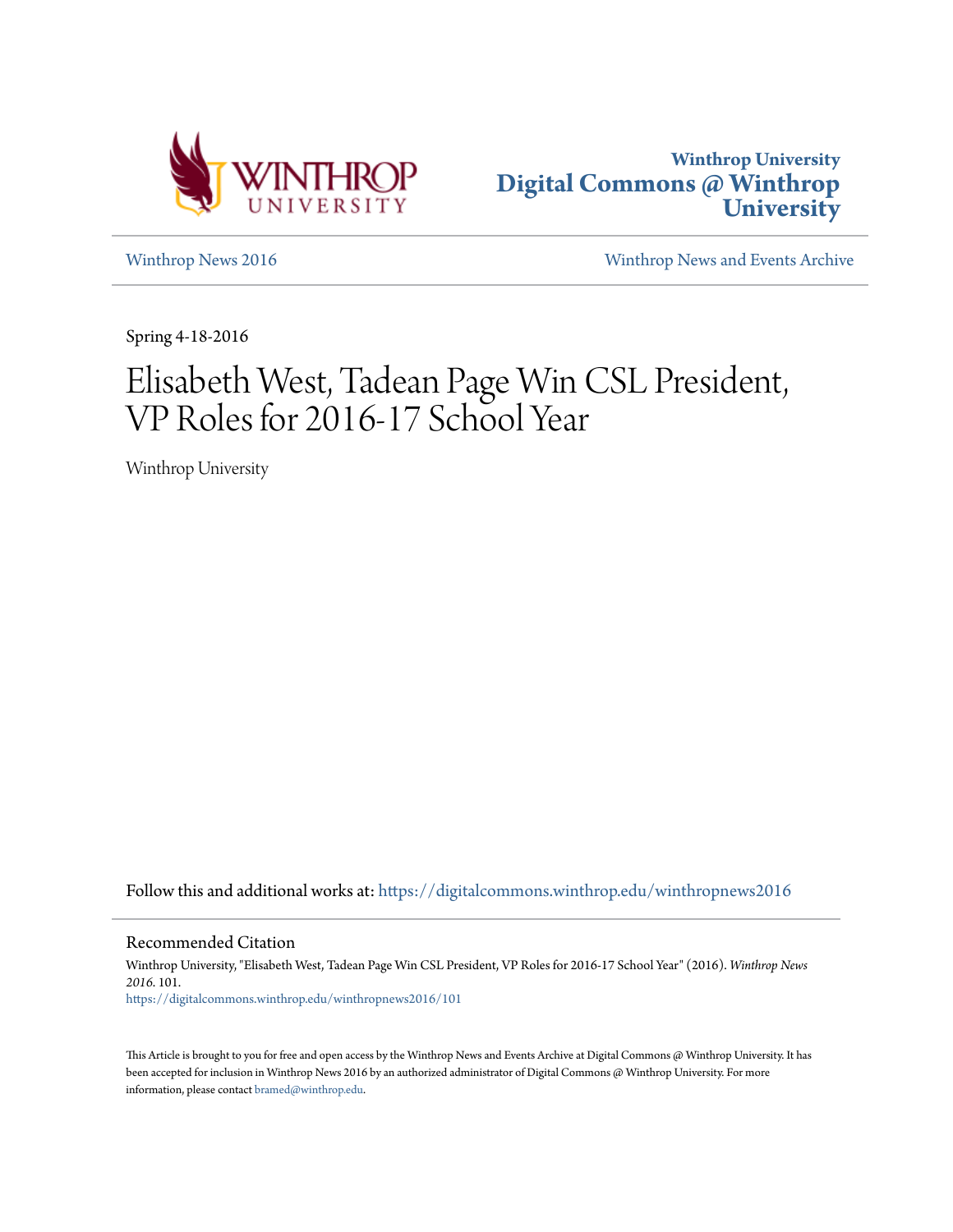



**AFFAIRS ATHLETICS GIVING**

04/18/2016

**ABOUT ADMISSIONS & AID ACADEMICS STUDENT**

**O** SHARE

上帝身上

All News Archives

RSS News Feeds

Winthrop in the News

**Elisabeth West, Tadean Page Win CSL President, VP Roles for 2016- 17 School Year**

## **Quick Facts**

**Elisabeth West is a political science major from** Hartsville.

**Tadean Page is an elementary education major** from Dillon.



ROCK HILL, SOUTH CAROLINA — Newly elected Winthrop University Council of Student Leaders (CSL) representatives say they hope to strengthen connections between their peers and the student-led governing body.

**Elisabeth West** and **Tadean Page**, both rising juniors, defeated two other candidate duos for the roles of president and vice president of CSL with 459 votes.

Page said having the confidence of their fellow students going forward is an "amazing feeling."

"It serves as a reminder that because they are confident in our abilities to improve our university,

we must do just that," he said. "It is both of our desire to not only talk the talk, but also walk the walk. We can ensure the student body of Winthrop University that we will exhaust all of our efforts to cater to the needs of the students and keep them proud of their decision of voting us into office."

West, a political science major from Hartsville, South Carolina, has served on CSL in various roles, while Page, an elementary education major from Dillon, is a relative newcomer to the group.

Currently, their plans include reshaping CSL in an effort to enhance the leadership abilities of members and, in turn, the Winthrop community. The pair will also focus on making sure CSL is truly responding to the needs of students and their campus organizations and serving as a tool for students.

Both West and Page bring to the table leadership and on-campus experience. In addition to her CSL duties, West has served in active leadership roles for her sorority, Chi Omega, The Johnsonian newspaper, the Academic Success Center, Athletics and the Leadership Institute for First-Timers Conference (LIFT). She also completed summer internships through the National Institutes of Health.

Page founded the I am H.I.M. Scholarship at Winthrop, which provides academic support, resources, motivational stories, community service and an annual monetary award to a selected student. He also served as an Orientation Leader and is a member of the Winthrop chapter of the South Carolina Education Association and the Call Me MISTER program. Outside of school, he's active in his church and in programs at local elementary schools.

For more information, contact **Nicole Chisari**, communications coordinator, at 803/323-2236 or